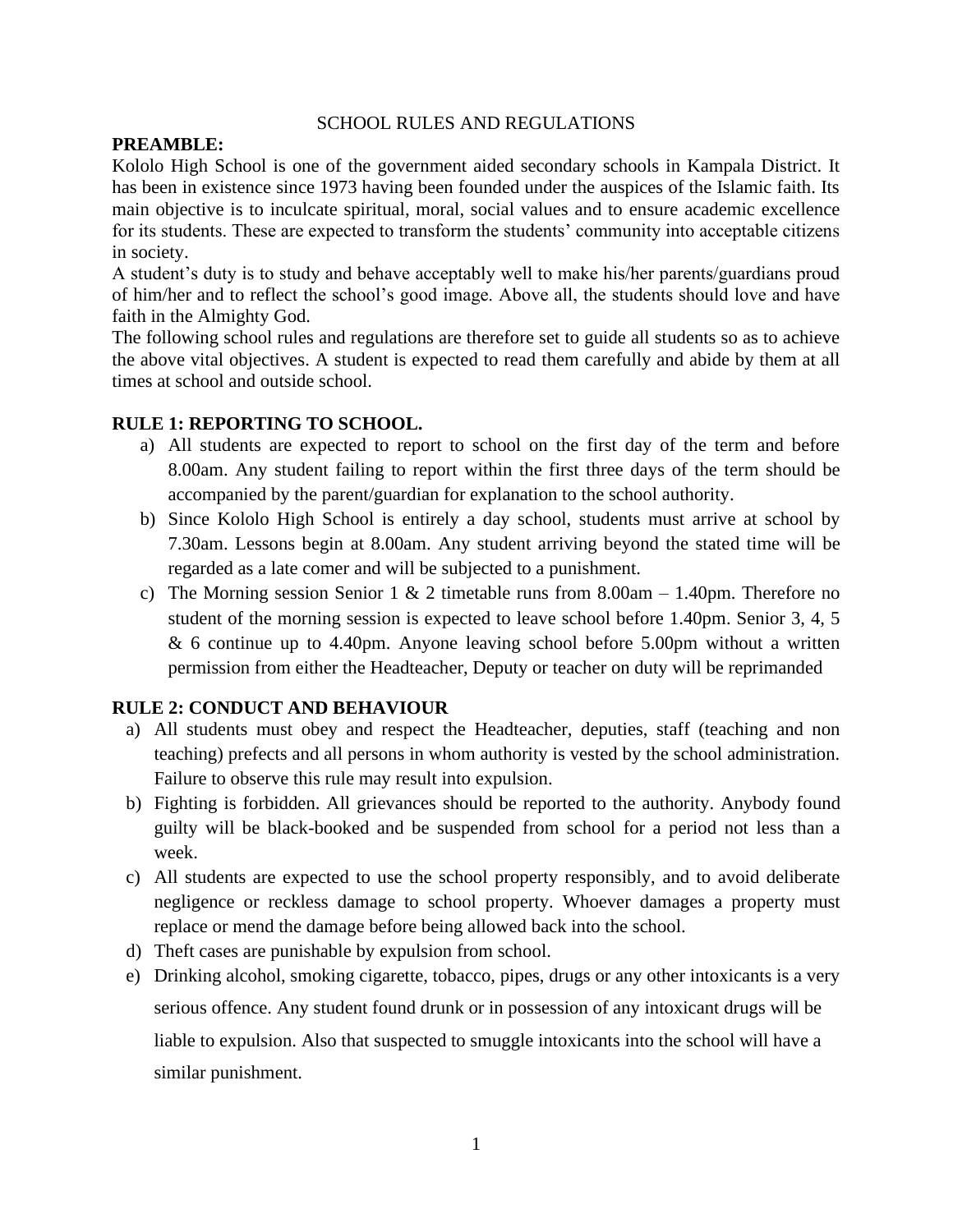- a) Students of the opposite sex must not be together in seduction or engage in immoral or unwanted relationships. Students who contravene this rule will be expelled from school. Any student who will be medically proved to have aborted will be liable to expulsion.
- b) Silence must be observed in the classroom, library, laboratories, during school gatherings and any other place. Loitering on the school compound is prohibited. Any student who fails to observe this rule will be punished.
- c) All electronic gadgets such as mobile/cellular phones, radios, cameras among others must not be brought to school. Any student found with any of these will be asked to surrender it and it will be confiscated for keeps. Refusing to surrender the appliance will lead the culprit to suspension not until he/she produces it.
- d) Any student convicted of a criminal offence in the courts of law must be expelled from school.
- e) Misbehavior of any kind done outside the school premises by a student may lead to dismissal from school especially if such behavior taints the school's good image.
- f) Misbehavior of any kind by a candidate student may lead to cancelation of registration from the school centre.
- g) Gay/lesbianism and related habits are punishable by expulsion. (Netted or suspected).
- h) Bullying/teasing in any form is prohibited. It's a punishable offense which may lead to suspension from school.
- i) Gambling of any nature is prohibited. Any student involved in gambling is to be punished. Perpetual offenders shall be suspended.
- j) Use of obscene language, possession of obscene photos, pictures, pornographic materials or any other immoral behavior are strictly forbidden and may result into expulsion.
- k) Involvement in selling of merchandise of any sort is prohibited. If caught the merchandise will be confiscated.
- l) The mosque is out of bounds to all students except at prayer time.
- m) All in all the students must protect and uphold the good name of the school wherever they are.

# **RULE 3: SCHOOL UNIFORM**

Uniforms are strictly obtained from school. All students are expected to dress smartly in clean, proper school uniform for all school activities which include, outings, national functions, collecting reports and any other school function.

- a) All "O" and "A" Level boys wear black trousers. The shirts with a black neck-tie vary in colour, for each class has its own colour. "O" Level put on short sleeved shirts bearing a purple school badge. The sweater is black with a white band at the neck, bottom and end of sleeves. It bears a purple/white embroidered school badge, while "A" Level put on long sleeved shirts bearing a blue school badge. Their sweater is black with a white band at the neck, bottom and end of sleeves. It bears a blue/white embroidered school badge.
- b) "O" Level girls wear purple mid/long skirts. Their short sleeved blouses with a purple neck-tie vary in colour depending on which class and year of entry. However they should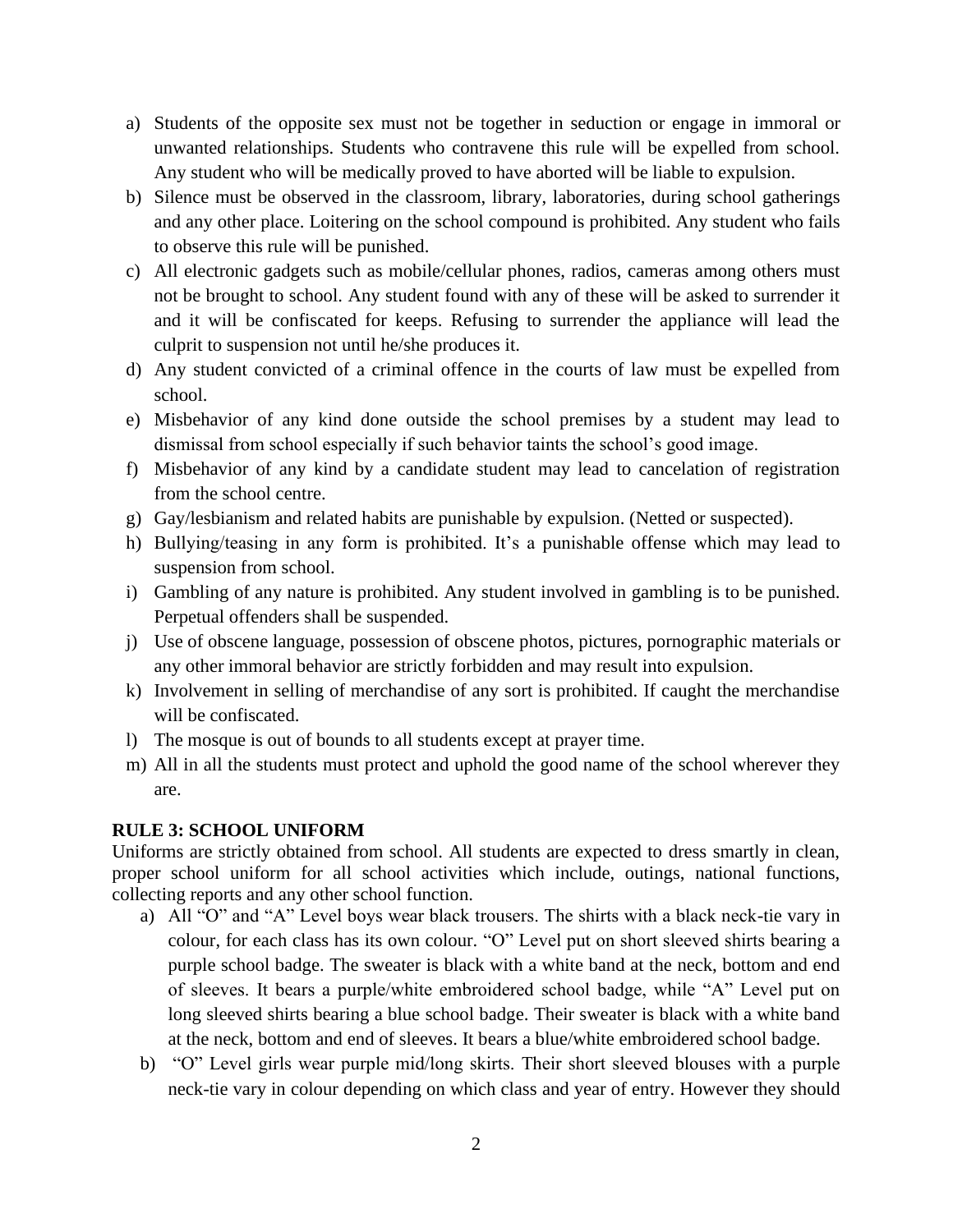all bear a purple school badge.The sweater is purple with a white band at the neck, bottom and end of sleeves. It bears a purple/white embroidered school badge.

- c) "A" Level girls wear black mid/long skirts. Also their long sleeved blouses with a black neck-tie vary in colour depending on which class and year of entry. They also bear a blue school badge. The sweater is black with a white band at the neck, bottom and end of sleeves. It bears a blue/white embroidered school badge.(Black sweaters can be long sleeved or sleeveless)
- d) No student is allowed to wear open shoes, high heeled shoes, sandals, slippers, "lugabire" and canvas at school. The recommended type is the black boot for both boys and girls.
- e) All girls must wear white stockings (not socks) and all boys must wear socks in their shoes.
- f) All students must keep their hair trimmed short not more than ¼ inch which must be well combed. Any artificial treatment to the hair is prohibited. Boys must not grow beards.
- g) Wearing bangles, earrings and necklaces is not allowed at school. They will be confiscated. In the same way, lipstick, henna or cutex is not allowed.
- h) Jackets, cardigans, coats and sweaters which are not school sweaters are prohibited and will be confiscated for keeps.
- i) Muslim girls are allowed to wear white veils provided they are the sharia type of dress.

# **RULE 4: ACADEMICS**

- a) No student shall absent himself/herself from class without any explicit. Permission of the headteacher, deputy or teacher on duty or without documented sick leave. Punctuality for lessons and school activities should be observed at all times. It's a punishable offence to break this rule.
- b) Any student who engages in examination malpractices such as smuggling materials into the examination room, colluding with a fellow student or any other method must face an automatic cancelation of his/her results and may be expelled from school.
- c) All students must attend lessons on the timetable. All students must do class assignments, tests and examinations.

# **RULE 5: SCHOOL ACTIVITIES**

All students must participate in co-curricular activities which include among others games and sports, debates, music, dance and drama, assembly club activities and any other school festivals.

# **RULE 6: OFFICIALLANGUAGE**

English is the official language of communication while at school at all times, except for particular lessons that require the use of other specific languages.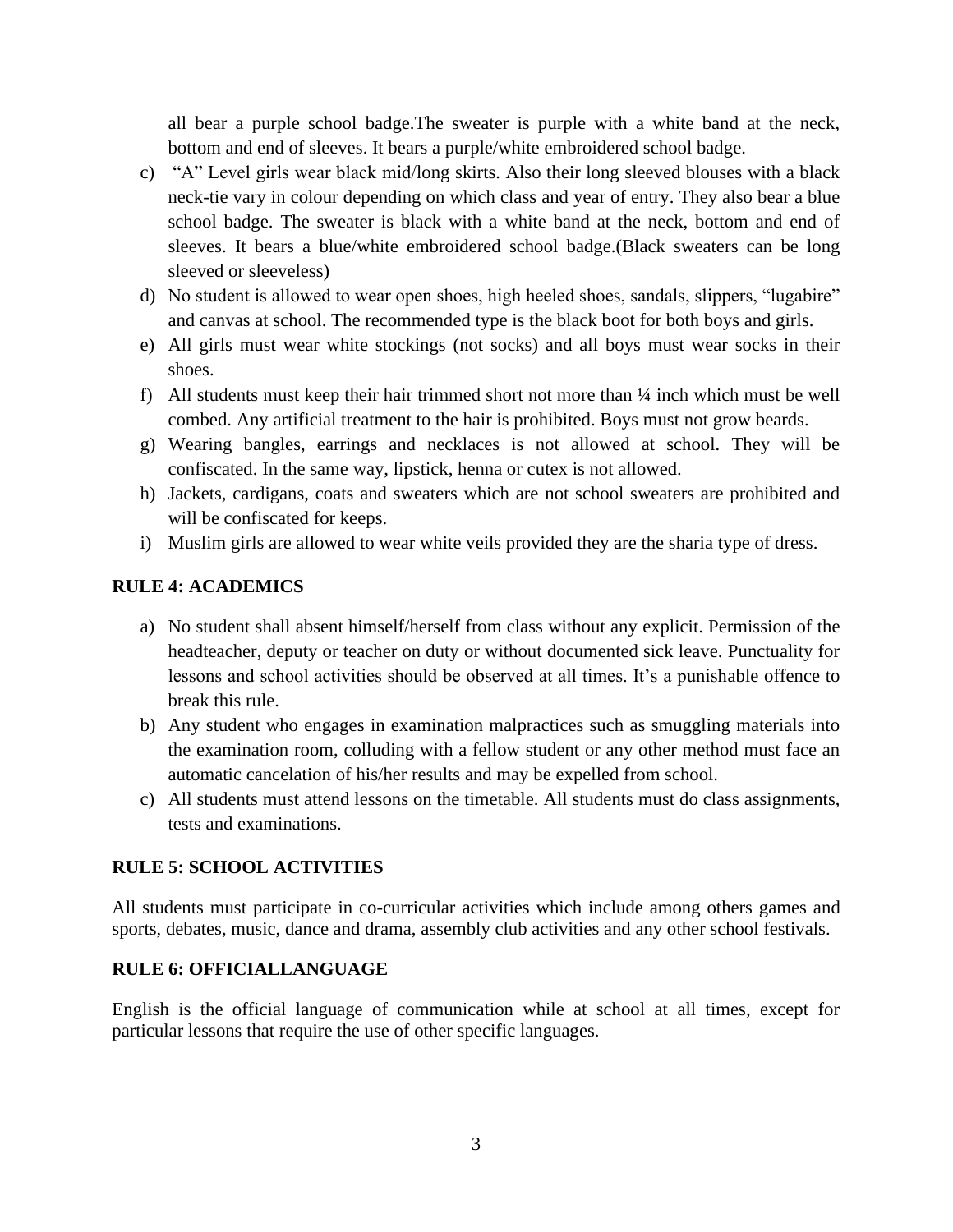# **FINALLY**

The decision of the staff disciplinary committee, the administration and the Board of Governors shall be final in all disciplinary matters.

Failure to observe and obey the school rules and regulations will be a sign of lack of interest and loyalty to the school and thus an act of self dismissal.

Whenever the school administration suspends a student, the biological parent/guardian and the student have to sign a bond, guaranteeing future good behavior of the student as a condition for re admission. Impersonation in this case will be treated as indiscipline liable to legal prosecution.

# **NB:All newstudents must consent to abide by the school rules by signinga copy for their file and furnish their Bio data details before being admitted to Kololo High School.**

# **STRUGGLE FOR SUCCESS**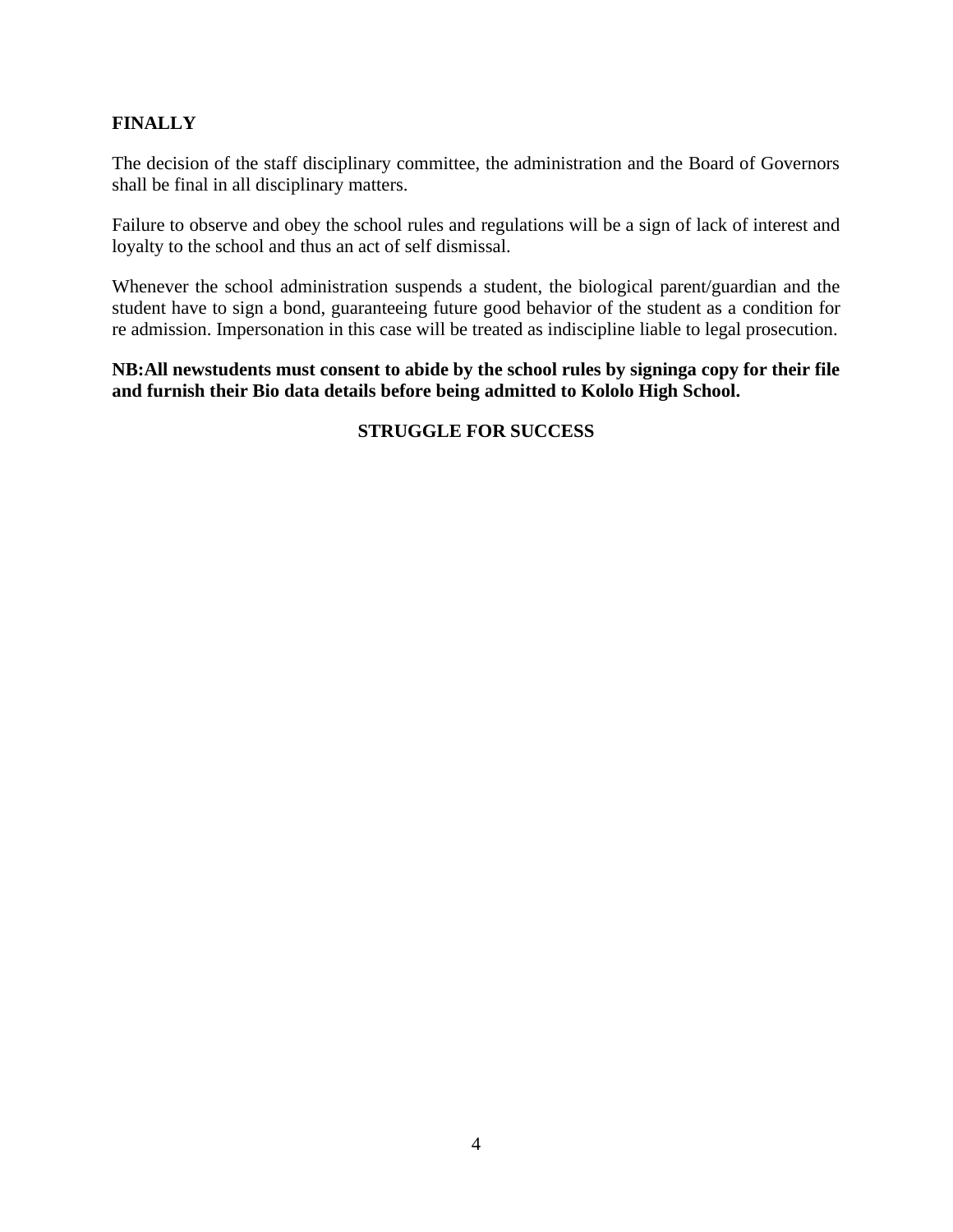

# **KOLOLO HIGH SCHOOL P.O BOX 1389**

# **KAMPALA**



# **STUDENT PARENT/GUARDIAN**

# **Form A/S**

Complete this form accurately and truthfully in Block/Capital Letters. Then return it to school on your first day in the school.

|                                                                                                    | 1. Student's full name (Surname first)                                                                                  |  |  |  |
|----------------------------------------------------------------------------------------------------|-------------------------------------------------------------------------------------------------------------------------|--|--|--|
| 2.<br>3.<br>4.                                                                                     | Previous School                                                                                                         |  |  |  |
| 5.<br>6.                                                                                           | $S.S.T \dots $ Science $\dots$ Science $\dots$<br>Aggregates  Distinctions  Credit  Passes  Fs<br>8. Place of Residence |  |  |  |
|                                                                                                    |                                                                                                                         |  |  |  |
| 9. State of Parents (Tick where applicable)<br>Both Dead Father living   Mother living<br>h living |                                                                                                                         |  |  |  |
|                                                                                                    |                                                                                                                         |  |  |  |
| 13. Who is responsible for you in case of any problem?                                             |                                                                                                                         |  |  |  |
|                                                                                                    |                                                                                                                         |  |  |  |
|                                                                                                    |                                                                                                                         |  |  |  |
|                                                                                                    |                                                                                                                         |  |  |  |
|                                                                                                    |                                                                                                                         |  |  |  |
|                                                                                                    |                                                                                                                         |  |  |  |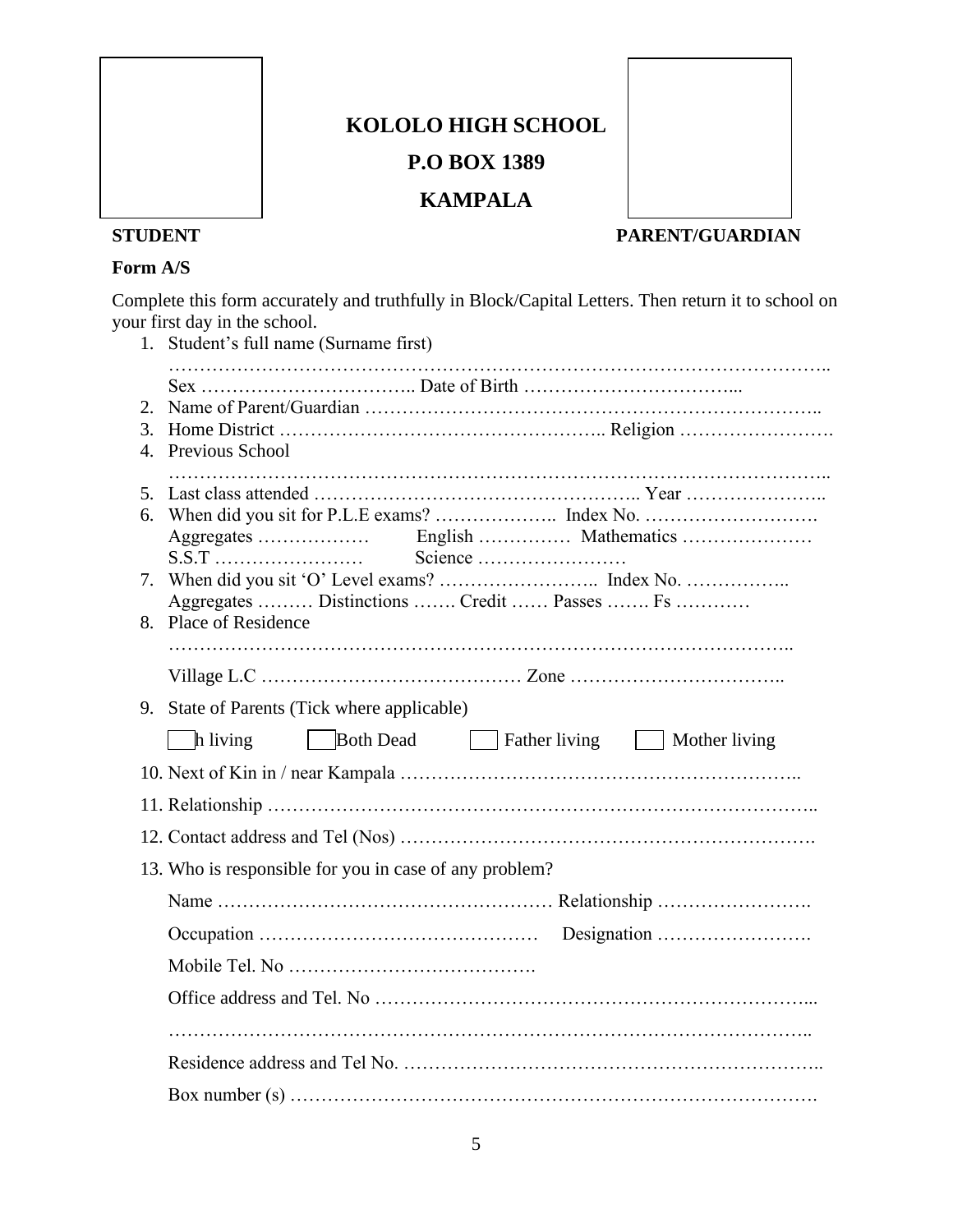# **AGREEMENT:**

I ………………………………………………. have read the school rules and regulations and accept that if my son/daughter/relative has been admitted in Kololo High school, I undertake to abide by the school rules and regulations and to cooperate in matters concerning the education and welfare of my child.

I agree that my child should be punished accordingly whenever he/she deviates from the rules and regulations as provided.

I ………………………………………….. have read the school rules and regulations and I accept that I'm admitted in Kololo High School. I undertake to abide by the school rules and regulations and to cooperate in matters concerning my education and welfare. I accept to be punished accordingly whenever I deviate from the school rules and regulations.

| Signature $\dots \dots \dots \dots \dots \dots \dots \dots \dots$ |  |
|-------------------------------------------------------------------|--|

#### **OFFICIAL USE ONLY**

#### **HEAD TEACHER**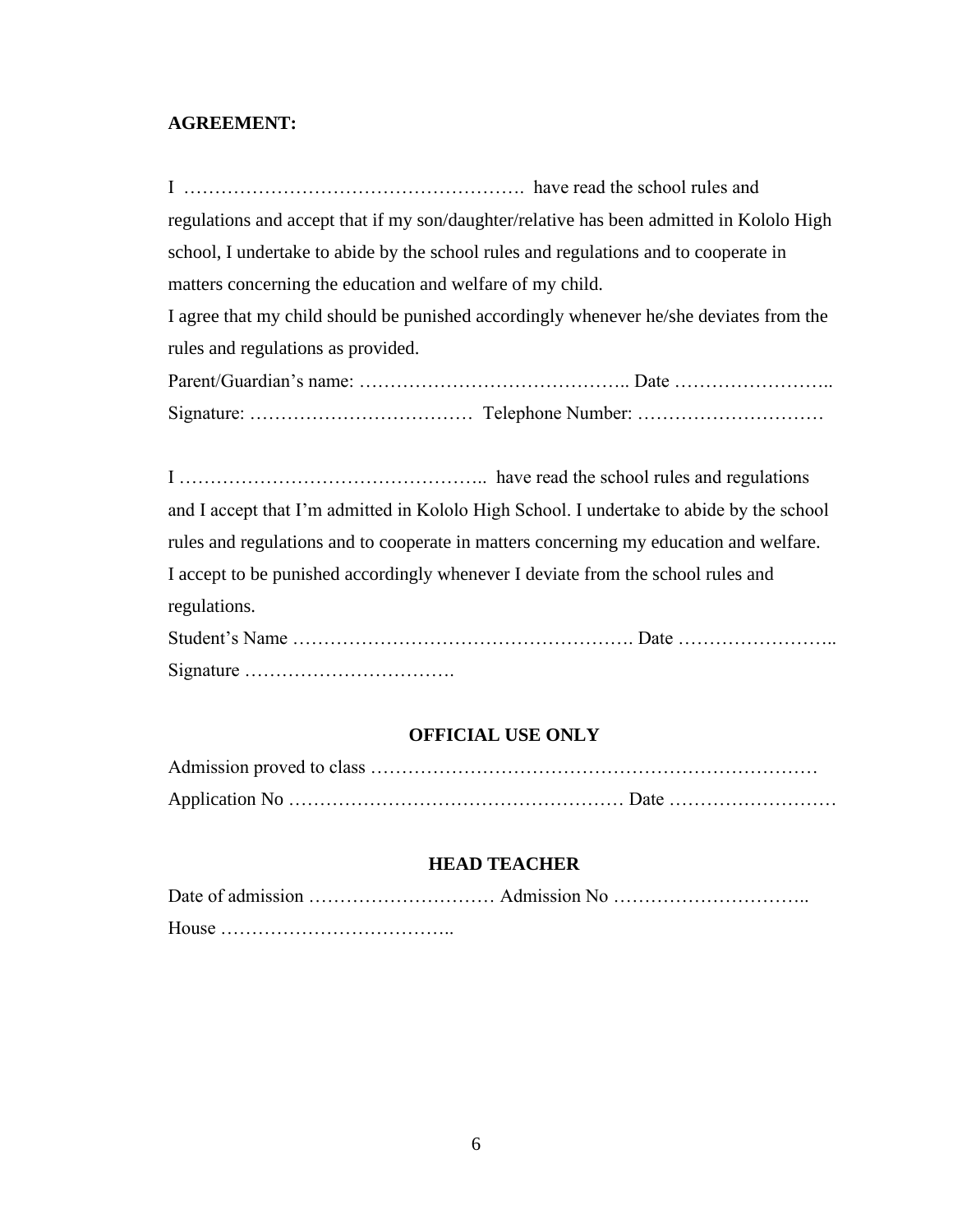# **KOLOLO HIGH SCHOOL STUDENTS MEDICAL EXAMINATION FORM**

|  |            | N.B: "This form must be endorsed by recognized Government Hospital"                  |  |  |  |
|--|------------|--------------------------------------------------------------------------------------|--|--|--|
|  |            |                                                                                      |  |  |  |
|  |            |                                                                                      |  |  |  |
|  | A. History |                                                                                      |  |  |  |
|  |            | 1. History of past medical illness (Serious illness, Hospitalization, Medication)    |  |  |  |
|  |            |                                                                                      |  |  |  |
|  |            |                                                                                      |  |  |  |
|  |            | 2. History of past surgical problems e.g accidents, injuries or any operations       |  |  |  |
|  |            |                                                                                      |  |  |  |
|  |            | 3. History of familial diseases e.g Allergies, Asthma, Sickle cell disease, Epilepsy |  |  |  |
|  |            |                                                                                      |  |  |  |
|  |            |                                                                                      |  |  |  |
|  |            | 4. Gynecological History (LNMP, Nature of Mestrual periods, age of manner)           |  |  |  |
|  |            |                                                                                      |  |  |  |
|  |            |                                                                                      |  |  |  |
|  |            | <b>B.</b> General Examination:                                                       |  |  |  |
|  |            | 1. Systemic Examination                                                              |  |  |  |
|  |            |                                                                                      |  |  |  |
|  |            |                                                                                      |  |  |  |
|  |            |                                                                                      |  |  |  |
|  |            |                                                                                      |  |  |  |
|  | 2.         | Dentist's report:                                                                    |  |  |  |
|  |            |                                                                                      |  |  |  |
|  |            |                                                                                      |  |  |  |
|  |            |                                                                                      |  |  |  |